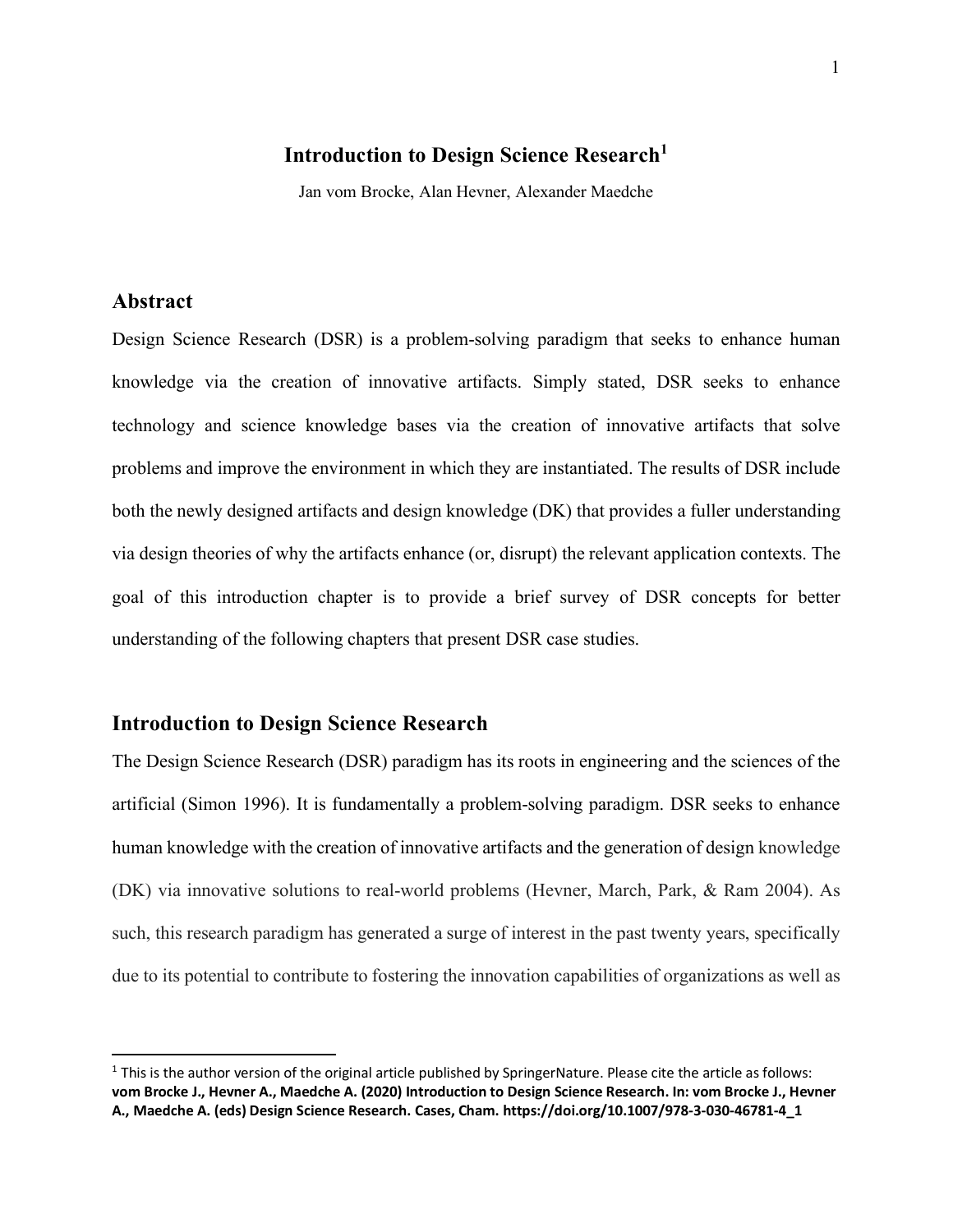contributing to the much needed sustainability transformation of society (Watson, Boudreau, & Chen, 2010; vom Brocke, Watson, Dwyer, Elliot, & Melville, 2013; vom Brocke, Winter, Hevner, & Maedche 2020).

The goal of a DSR research project is to extend the boundaries of human and organizational capabilities by designing new and innovative artifacts represented by constructs, models, methods, and instantiations (Hevner et al. 2004, Gregor & Hevner 2013). DSR aims to generate knowledge of how things can and should be constructed or arranged (i.e., designed), usually by human agency, to achieve a desired set of goals; referred to as design knowledge (DK). For example, DK in the Information Systems (IS) discipline includes knowledge of how to structure and construct a database system, how to model business processes, how to align IS with organizational strategy, how to deliver data analytics for effective decision making (e.g. Becker et al. 2015), as well as how to use information technology to support sustainable practices (Seidel et al. 2013, vom Brocke & Seidel 2012). DSR results in IS have been shown to create significant economic and societal impact (Gregor & Hevner 2013, vom Brocke et al. 2013). Beyond the IS field, DSR is a central research paradigm in many other domains including engineering, architecture, business, economics, and other information technology-related disciplines for the creation of novel solutions to relevant design problems.

In the following, we introduce some essential frameworks and conceptualizations that we deem important in order to provide foundations on how to conduct DSR to scholarly standards. The cases presented in this book use such fundamentals in order to structure and document their DSR projects.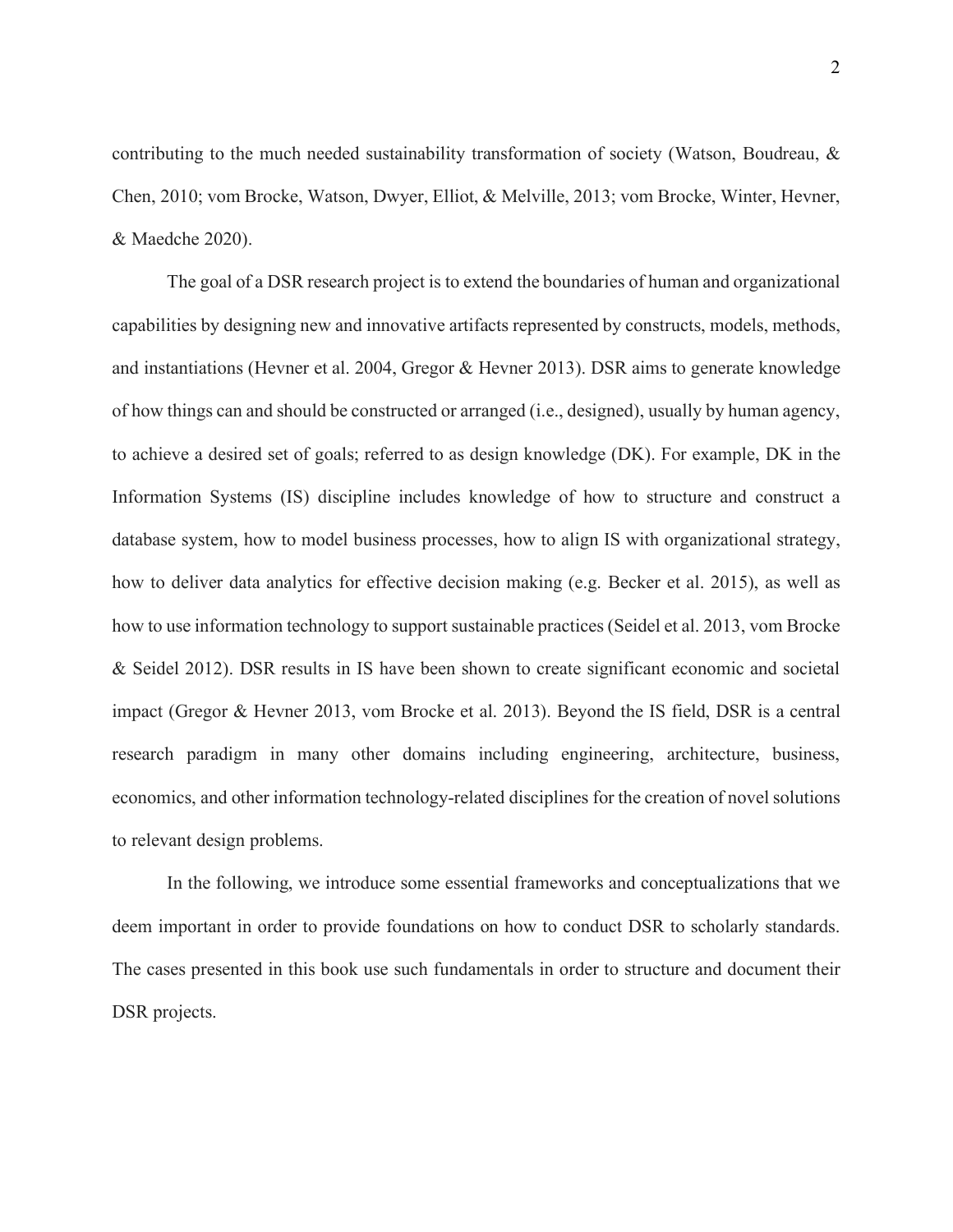# **The DSR Framework**

Figure 1 presents a conceptual framework for understanding, executing, and evaluating design science research (Hevner et al. 2004). The environment defines the problem space in which the phenomena of interest reside. It is composed of people, organizations, and existing or planned technologies. In it are the goals, tasks, problems, and opportunities that define needs as they are perceived by stakeholders within the organization. Needs are assessed and evaluated within the context of organizational strategies, structure, culture, and existing work processes. They are positioned relative to existing technology infrastructure, applications, communication architectures, and development capabilities. Together these define the "research problem" as perceived by the researcher. Framing research activities to address real stakeholder needs assures research relevance. The knowledge base provides the raw materials from and through which DSR is accomplished. The knowledge base is composed of Foundations and Methodologies. Prior research and results from reference disciplines provide foundational theories, frameworks, instruments, constructs, models, methods, and instantiations used in the build phase of a research study. Methodologies provide guidelines used in the evaluate phase. Rigor is achieved by appropriately applying existing foundations and methodologies.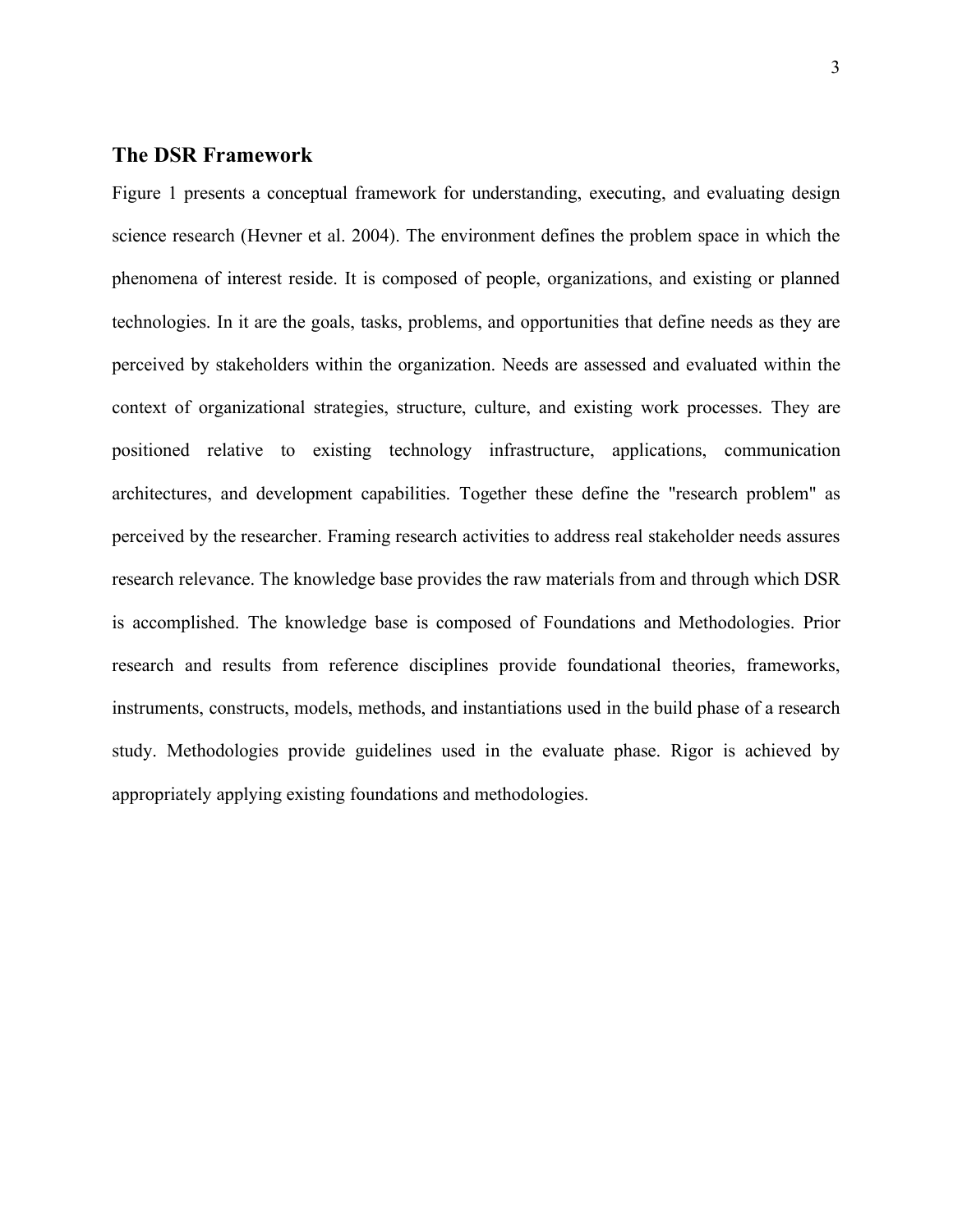

Figure 1: Design Science Research Framework (Adapted from (Hevner et al. 2004))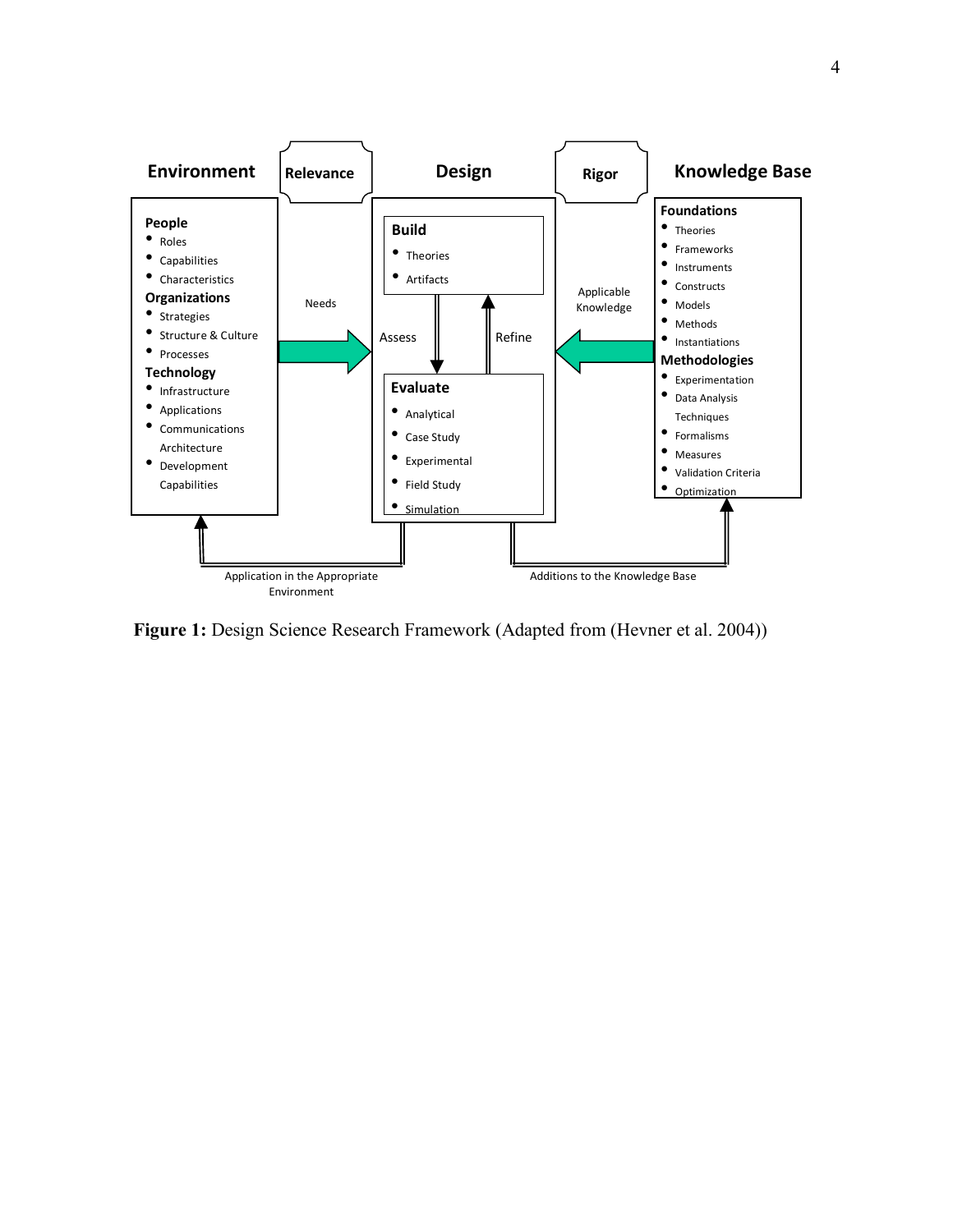DSR studies relevant problems in the real-world environment with various application domains. Research links to a "need" for solutions to be empirically investigated with people in organizations using specific technology. Often, the analysis of the business environment and the derivation of specific needs to be solved build the starting point of a DSR project. However, also situations exist in which needs have already been studied and can be taken from extant research. DSR analyses the (academic) knowledge base in that it studies to which extent design knowledge is already available to solve a problem of interest. Such knowledge can take the form of theories, frameworks, instruments or design artifacts, such as constructs, models, methods or instantiations. In case knowledge is already available to solve a problem identified, this knowledge can be applied following "routine design", which does not constitute DSR. Else, DSR sets out to create an innovative solution to the problem, which, in most cases, builds on existing parts of a solution and combines, revises, and extends extant design knowledge. The design activities comprise of "build" and "evaluate" activities, typically following multiple iterations. In course of a DSR study, diverse research methods are applied, including those well established in social science research, such as interviews, surveys, literature reviews, or focus groups.

#### **DSR Process**

The performance of DSR projects has been based on several process models, such as Nunamaker, Chen, & Purdin (1991), Walls, Widmeyer, & El Sawy (1992), Hevner (2007), and Kuchler & Vaishnavi (2008). The mostly widely referenced model is one proposed by Peffers, Tuuanen, Rothenberger, & Chatterjee (2008). The design science research methodology (DSRM) process model is shown in Figure 2. This DSR process includes six steps: problem identification and motivation, definition of the objectives for a solution, design and development, demonstration, evaluation, and communication; and four possible entry points: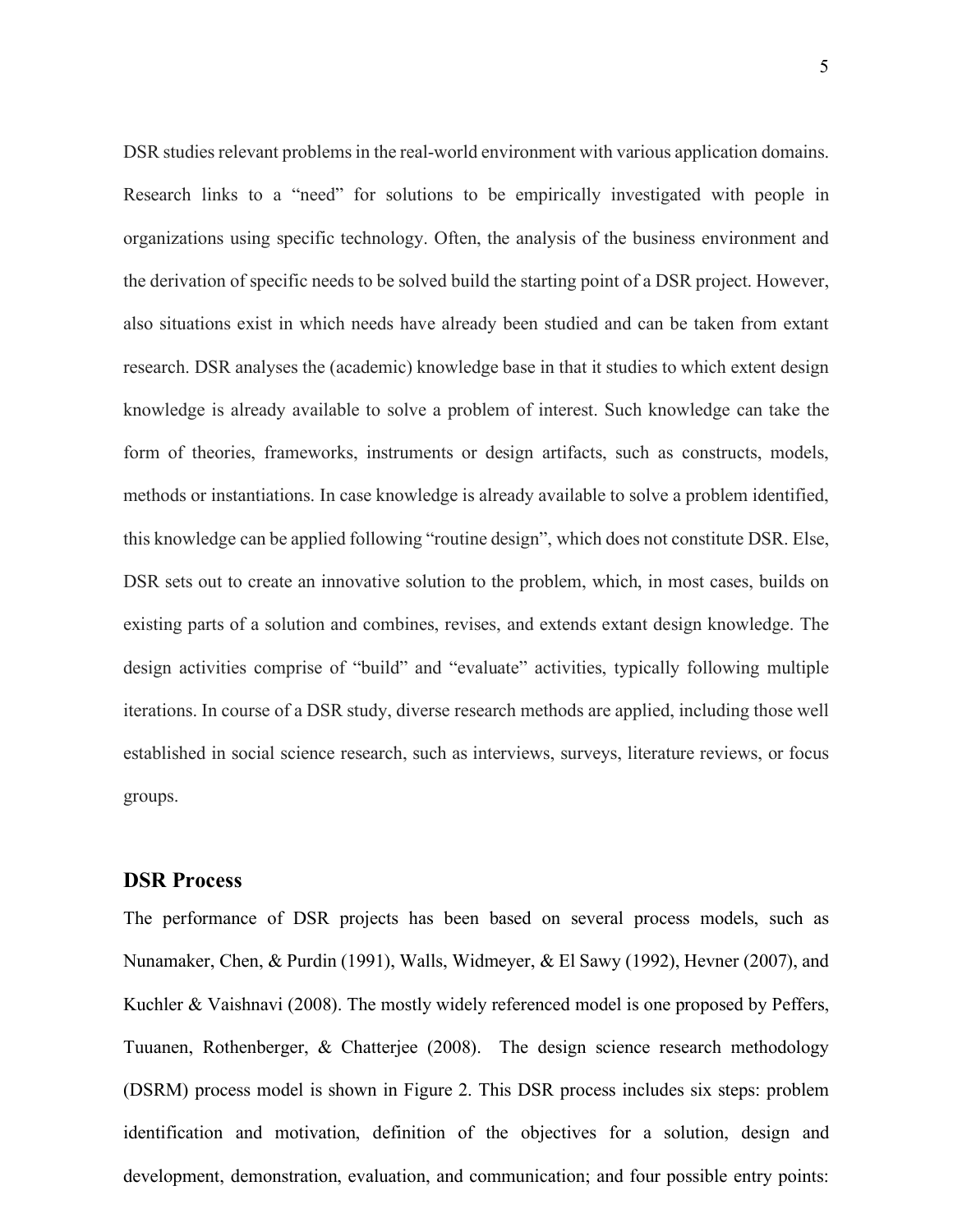problem-centered initiation, objective-centered solution, design and development-centered initiation, and client/context initiation. A brief description of each DSR activity follows.



**Figure 2:** DSR Methodology Process Model (Adapted from Peffers et al. (2008)) *Activity 1. Problem identification and motivation.* This activity defines the specific research problem and justifies the value of a solution. Justifying the value of a solution accomplishes two things: it motivates the researcher and the audience of the research to pursue the solution and it helps the audience to appreciate the researcher's understanding of the problem. Resources required for this activity include knowledge of the state of the problem and the importance of its solution.

*Activity 2. Define the objectives for a solution.* The objectives of a solution can be inferred from the problem definition and knowledge of what is possible and feasible. The objectives can be quantitative, e.g., terms in which a desirable solution would be better than current ones, or qualitative, e.g., a description of how a new artifact is expected to support solutions to problems not hitherto addressed. The objectives should be inferred rationally from the problem specification.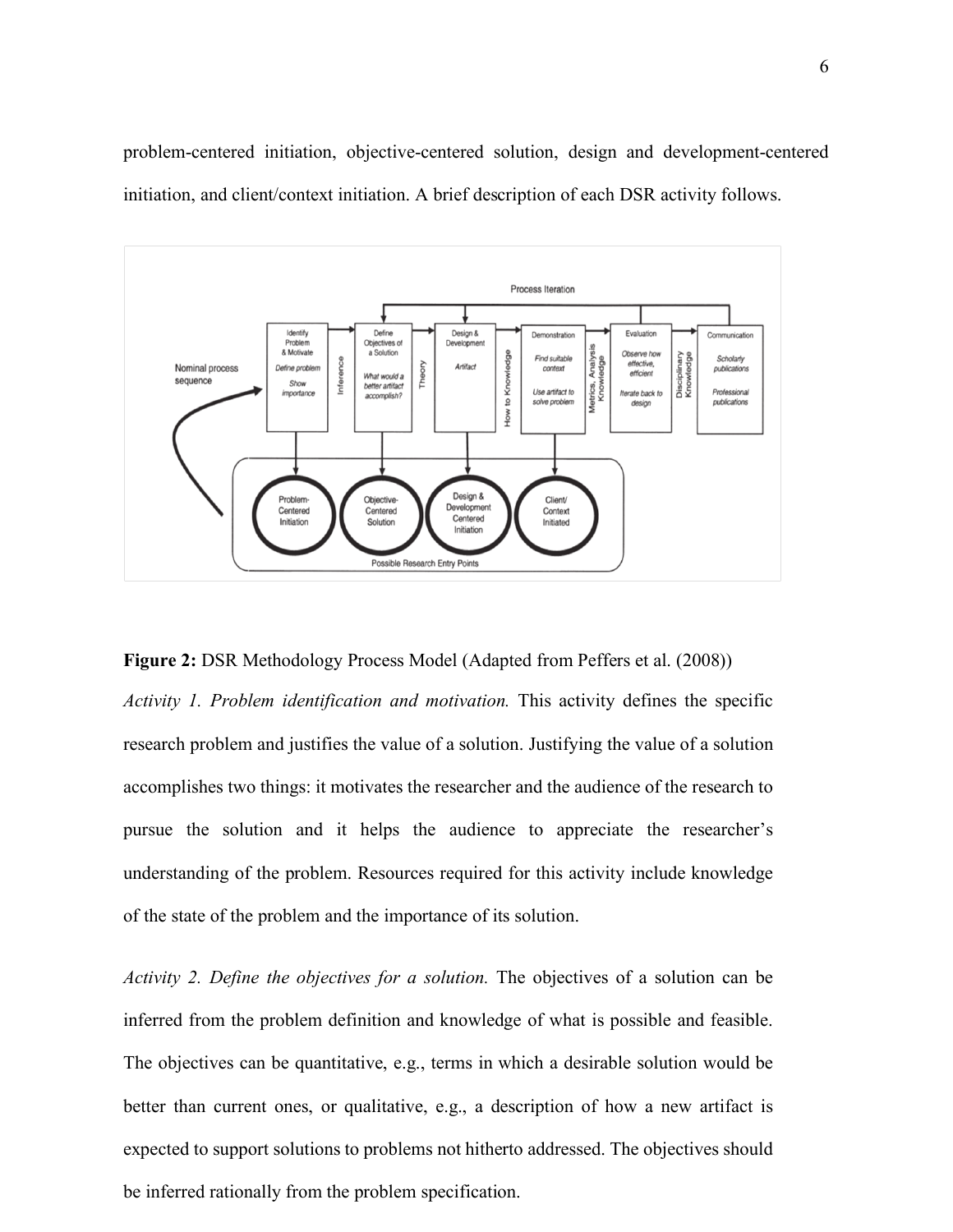*Activity 3. Design and development.* An artifact is created. Conceptually, a DSR artifact can be any designed object in which a research contribution is embedded in the design. This activity includes determining the artifact's desired functionality and its architecture and then creating the actual artifact.

*Activity 4. Demonstration.* This activity demonstrates the use of the artifact to solve one or more instances of the problem. This could involve its use in experimentation, simulation, case study, proof, or other appropriate activity.

*Activity 5. Evaluation.* The evaluation measures how well the artifact supports a solution to the problem. This activity involves comparing the objectives of a solution to actual observed results from use of the artifact in context. Depending on the nature of the problem venue and the artifact, evaluation could take many forms. At the end of this activity the researchers can decide whether to iterate back to step three to try to improve the effectiveness of the artifact or to continue on to communication and leave further improvement to subsequent projects.

*Activity 6. Communication.* Here all aspects of the problem and the designed artifact are communicated to the relevant stakeholders. Appropriate forms of communication are employed depending upon the research goals and the audience, such as practicing professionals.

## **DSR Evaluation**

The process of conducting DSR has been further developed in many ways, specifically paying attention to the evaluation activities and allowing for a more concurrent and fine-grained evaluation of intermediate steps in the design process. While it is well-understood that also the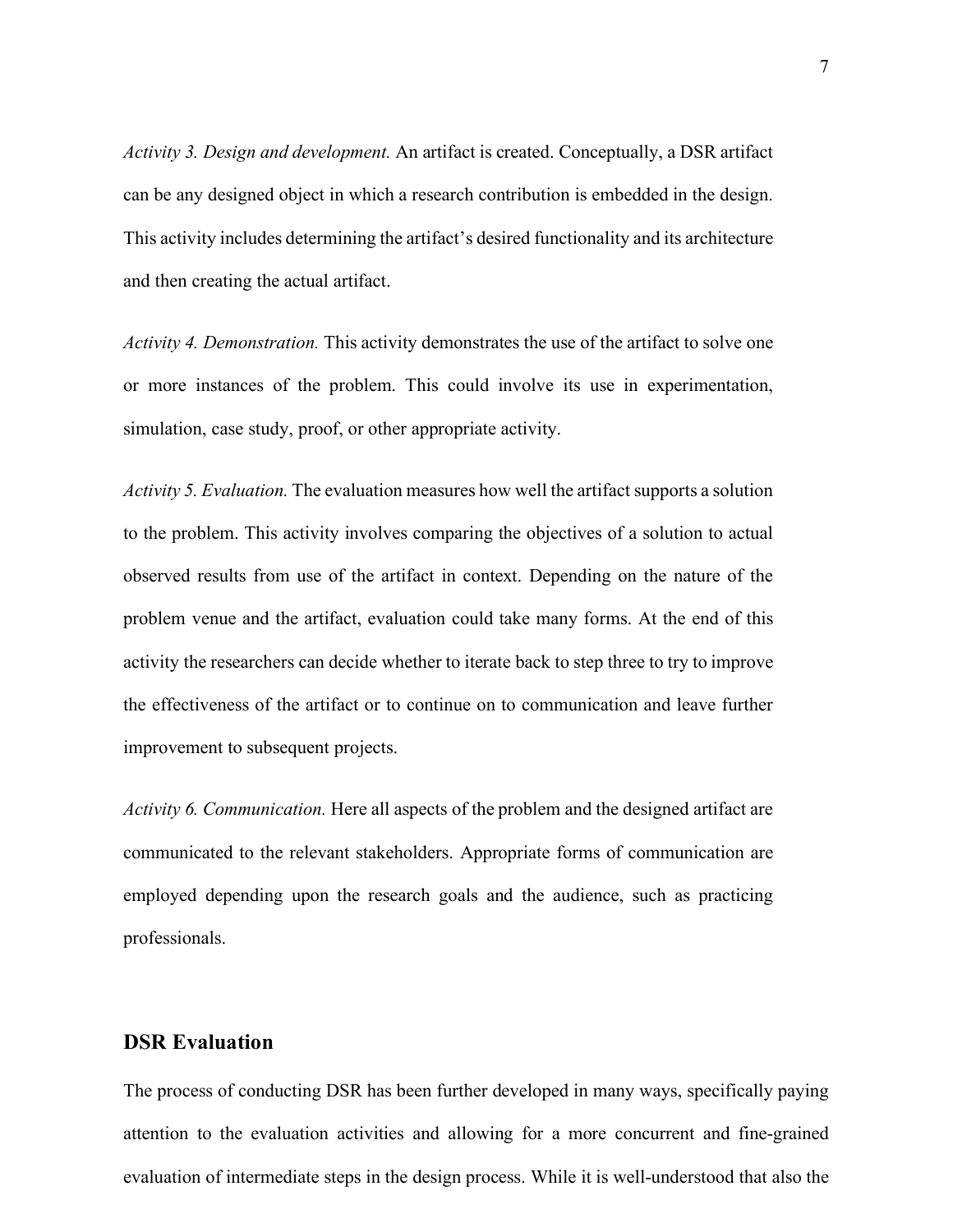Peffers et al. (2008) process should and would be conducted iteratively, evaluation only takes place after design, development and demonstration activities; missing out on the opportunity to inform the design in an early stage of the research process.

Sonnenberg and vom Brocke (2012) conceptualize concurrent evaluation according to different aspects of design as shown in Figure 3. They build on prior work describing DSR activities within the overall DSR process, arguing that each of these activities progressestoward the intended artefacts differently and thus offer potential for concurrent (or formative) evaluation. Such evaluation can mitigate risk (Venable, vom Brocke, & Winter 2019), as early feedback on the minute steps leading to the eventual artefact can be incorporated into the design process. The authors also assert that this type of evaluation can be more specific and better directed if the evaluation focuses on the different aspects of design when relevant decisions are being made during the design process.



**Figure 3**: Evaluation Activities within the DSR Process (Adapted from Sonnenberg and vom Brocke (2012))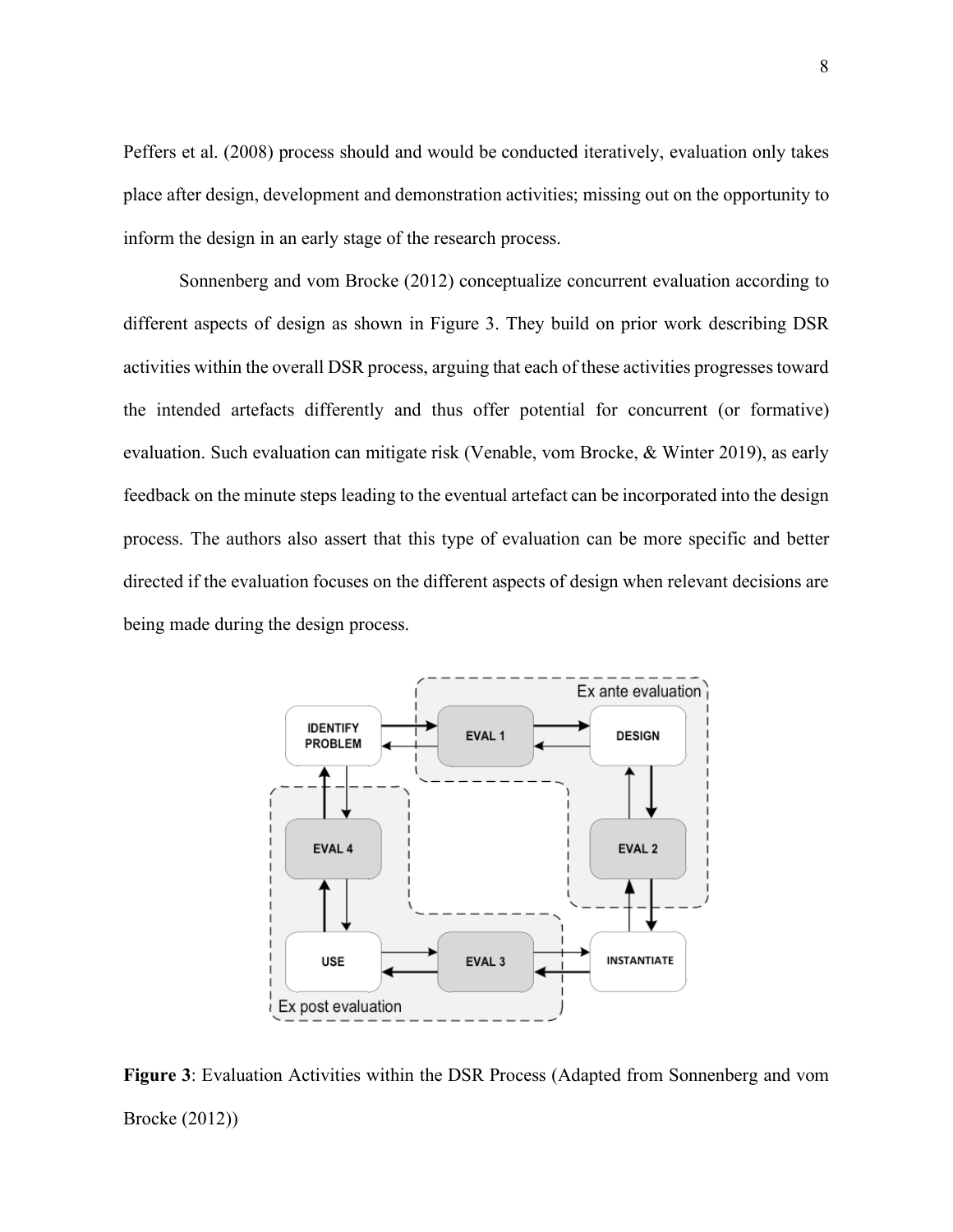To demonstrate, Sonnenberg and vom Brocke (2012) identify four evaluation types (Eval 1 to Eval 4) derived from typical DSR activities. Figure 3 shows a cyclic high-level DSR process that includes the activities of problem identification, design, construction, and use. In addition, Figure 3 suggests that each DSR activity is followed by an evaluation activity, as follows:

- Eval 1: Evaluating the problem identification; criteria include importance, novelty, and feasibility
- Eval 2: Evaluating the solution design; criteria include simplicity, clarity, and consistency
- Eval 3: Evaluating the solution instantiation; criteria include ease of use, fidelity with real-world phenomena, and robustness
- Eval 4: Evaluating the solution in use; criteria include effectiveness, efficiency, and external consistency.

Depending on when an evaluation occurs, *ex ante* and *ex post* evaluations are distinguished. *Ex ante* evaluations are conducted before the instantiation of any artefacts, while *ex post* evaluations occur after the instantiation of any artefact (Venable, Pries-Heje, & Baskerville 2016). The DSR process in Figure 3 indicates that there are feedback loops from each evaluation activity to the preceding design activity. Overall, these feedback loops together form a feedback cycle that runs in the opposite direction to the DSR cycle.

#### **Design Knowledge Framework**

The design knowledge (DK) produced in a DSR project can be richly multifaceted. DK will include information about the important problem, the designed solution, and the evaluation evidence. Specifically it includes measures of timely progress on how well the problem solution satisfies the key stakeholders of a problem.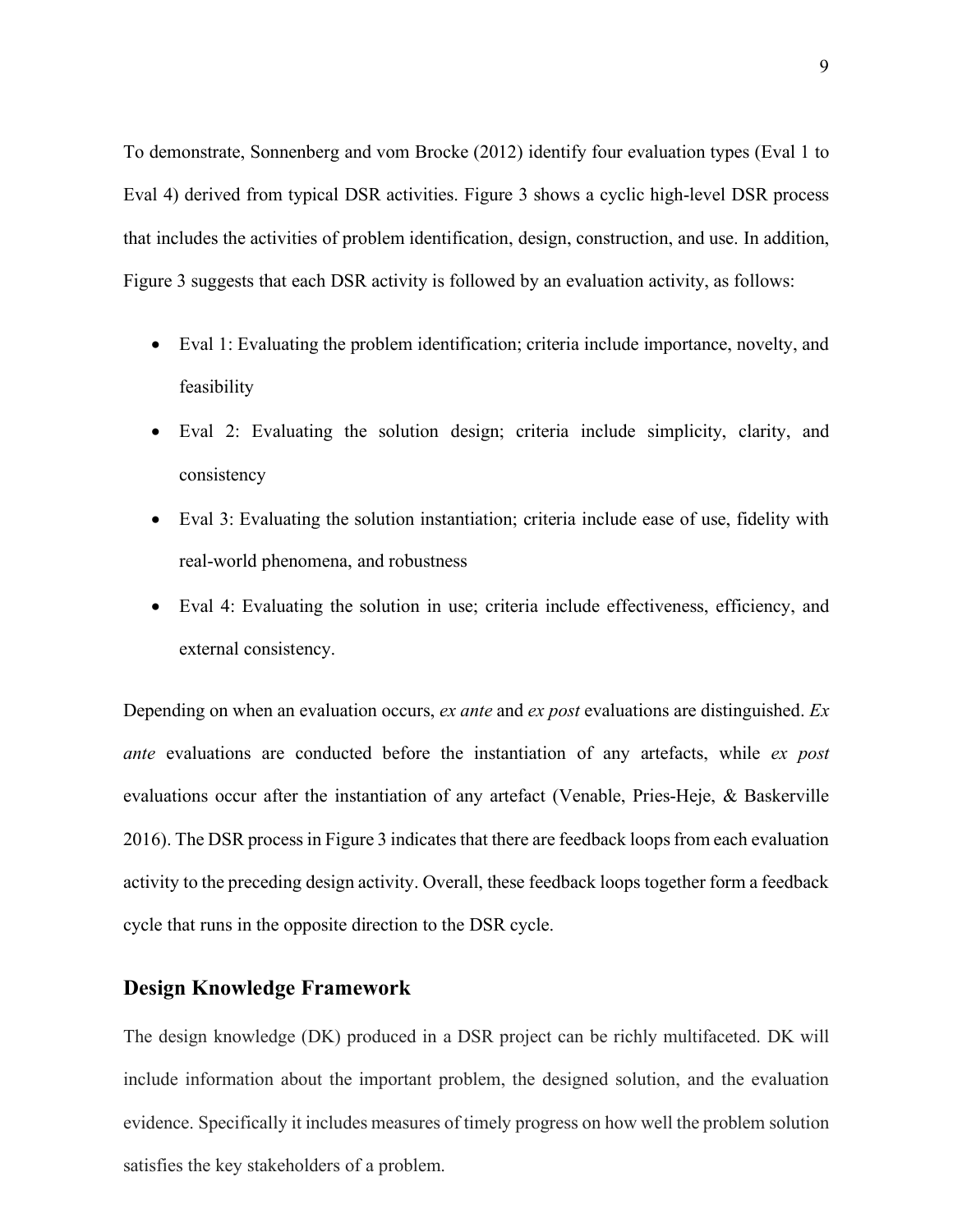We consider these three components to constitute DK: the problem space, the solution space, and the evaluation. While we understand that both problem space knowledge and solution space knowledge exists independently, it is only through putting them in relation to one another that we refer to the respective knowledge as DK. Figure 4 provides a simple model conceptualizing important components of DK.



**Figure 4:** Components of Design Knowledge for a Specific DSR Project

Information systems research consumes and produces two basic types of knowledge: 1) behavioral science-oriented research activities primarily grow propositional knowledge or  $\Omega$ knowledge (comprising descriptive and explanatory knowledge), and, 2) DSR-oriented research activities primarily grow applicable (or prescriptive) knowledge or  $\lambda$ -knowledge (Gregor & Hevner 2013). Contributions to the  $\lambda$  knowledge base typically comprise knowledge about technological (i.e. digital) innovations that directly affect individuals, organizations, or society while also enabling the development of future innovations (Winter & Albani 2013). Contributions to the  $\Omega$  knowledge base enhance our understanding of the world and the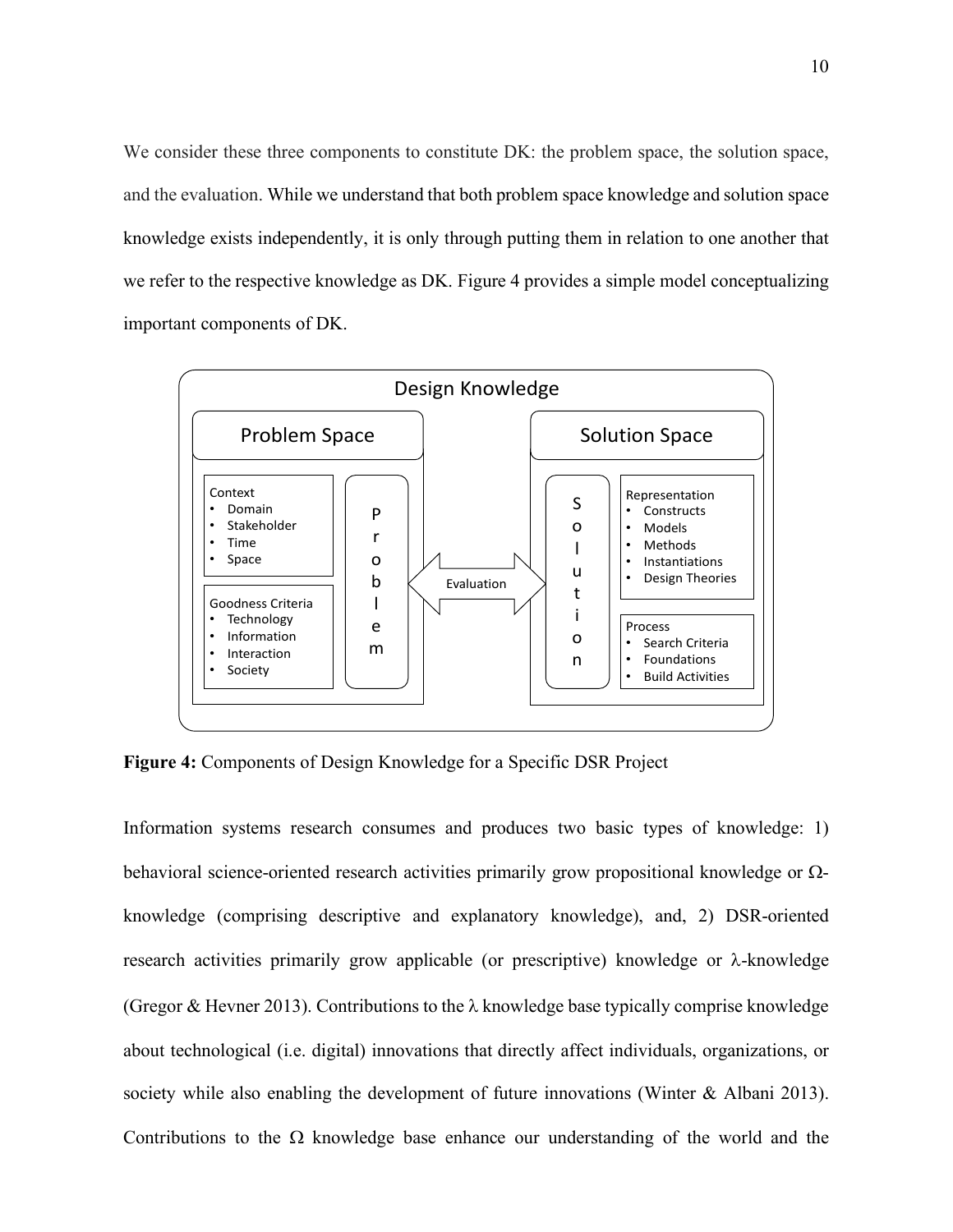phenomena our technologies harness (or cause). Research projects may combine both paradigms of inquiry and contribute to both knowledge bases.



**Figure 5:** DSR Projects and Modes of Producing and Consuming Design Knowledge (Adapted from Drechsler & Hevner (2018))

The relationships of design knowledge produced and consumed in DSR projects and the (design) knowledge bases are shown in Figure 1. This figure is adapted and simplified from (Drechsler & Hevner 2018) and clearly illustrates paired modes of consuming and producing knowledge between the DSR project and the  $\Omega$  and  $\lambda$  knowledge bases. The  $\lambda$ -knowledge is further divided into two sub-categories. The *Solution Design Entities* collect the prescriptive knowledge as represented in the tangible artifacts, systems, and processes designed and applied in the problem solution space. The growth of design theories around these solutions is captured in the *Solution Design Theories* knowledge base (Gregor & Hevner 2013). Knowledge can be projected from the specific application solutions into nascent theories around solution technologies, actions, systems, and design processes based on the new and interesting knowledge produced in a DSR project. Thus, we can describe the interactions of a specific DSR project with the extant knowledge bases in the following consuming and producing modes: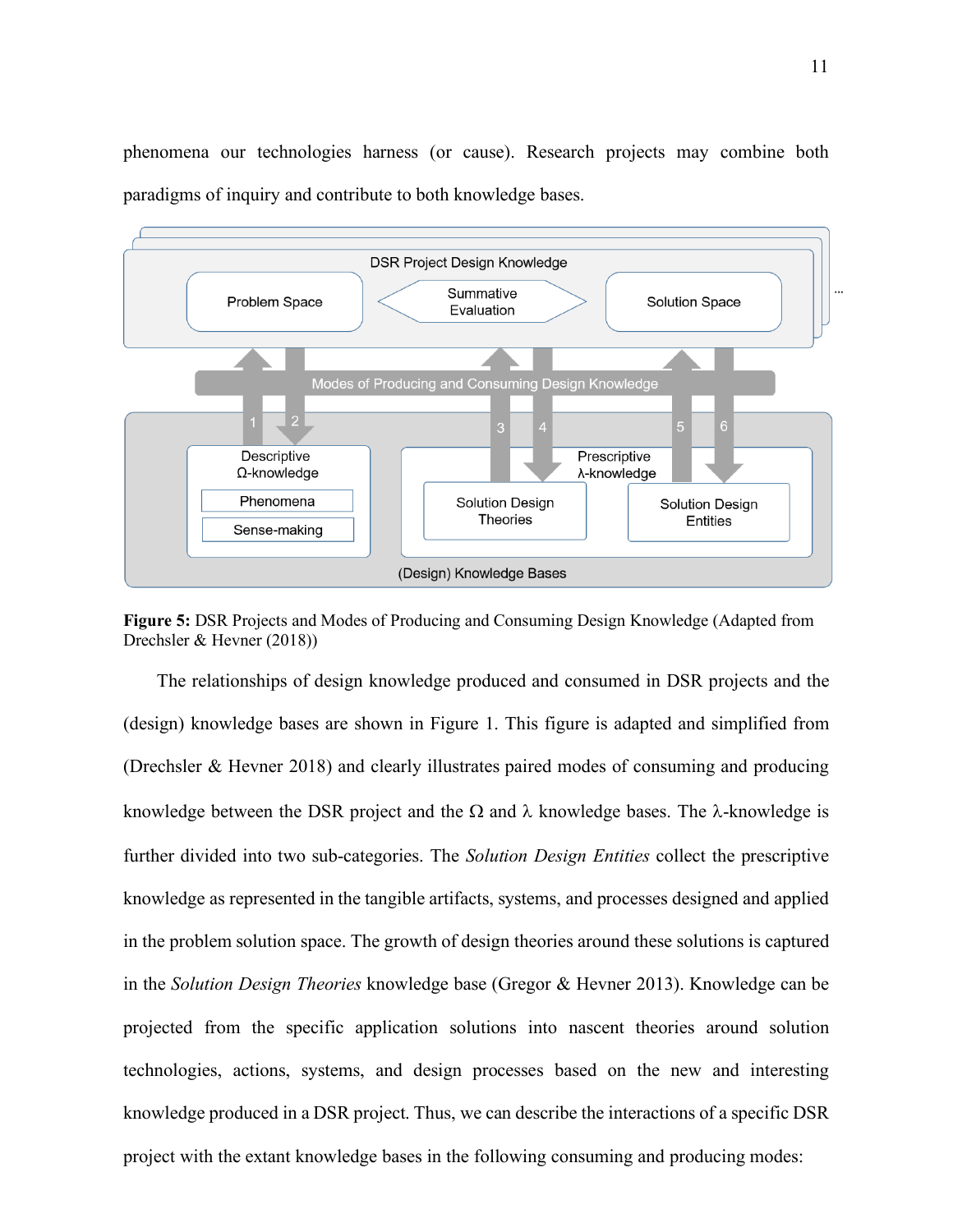- Descriptive  $(\Omega)$  Knowledge:  $\Omega$ -knowledge (or kernel knowledge) informs the understanding of a problem, its context, and the underlying design of a solution entity (Arrow 1). As results of the research project, the design and real-world application of solution entities or design knowledge enhances our descriptive understanding of how the world works via the testing and building of new  $\Omega$ -knowledge (Arrow 2).
- Prescriptive  $(\lambda)$  Solution Design Entities: Existing solution entities, design processes, or design systems are re-used to inform novel designs of new entities, processes, or systems (Arrow 5) (vom Brocke & Buddendick 2006). Within a DSR project, effective solution entities, design processes, or design systems are produced and contributed to new  $\lambda$ knowledge (Arrow 6).
- Prescriptive  $(\lambda)$  Solution Design Theories: Solution design knowledge, in the form of growing design theories, informs the design of a solution entity, a design process or a design system (Arrow 3). Within a DSR project, effective principles, features, actions, or effects of a solution entity or a design process or system are generalized and codified in solution design knowledge (e.g. design theories or technological rules) (Arrow 4).

## **Three Types of Design Science Projects**

In simple terms, a DSR project can make two types of contributions—it can contribute to design entities or to design theory—and conducting design processes in search of solutions to problems and theorizing about such processes are what lead to these contributions (vom Brocke, Maedche 2019). The two type of contributions and related activities are illustrated in Figure 6.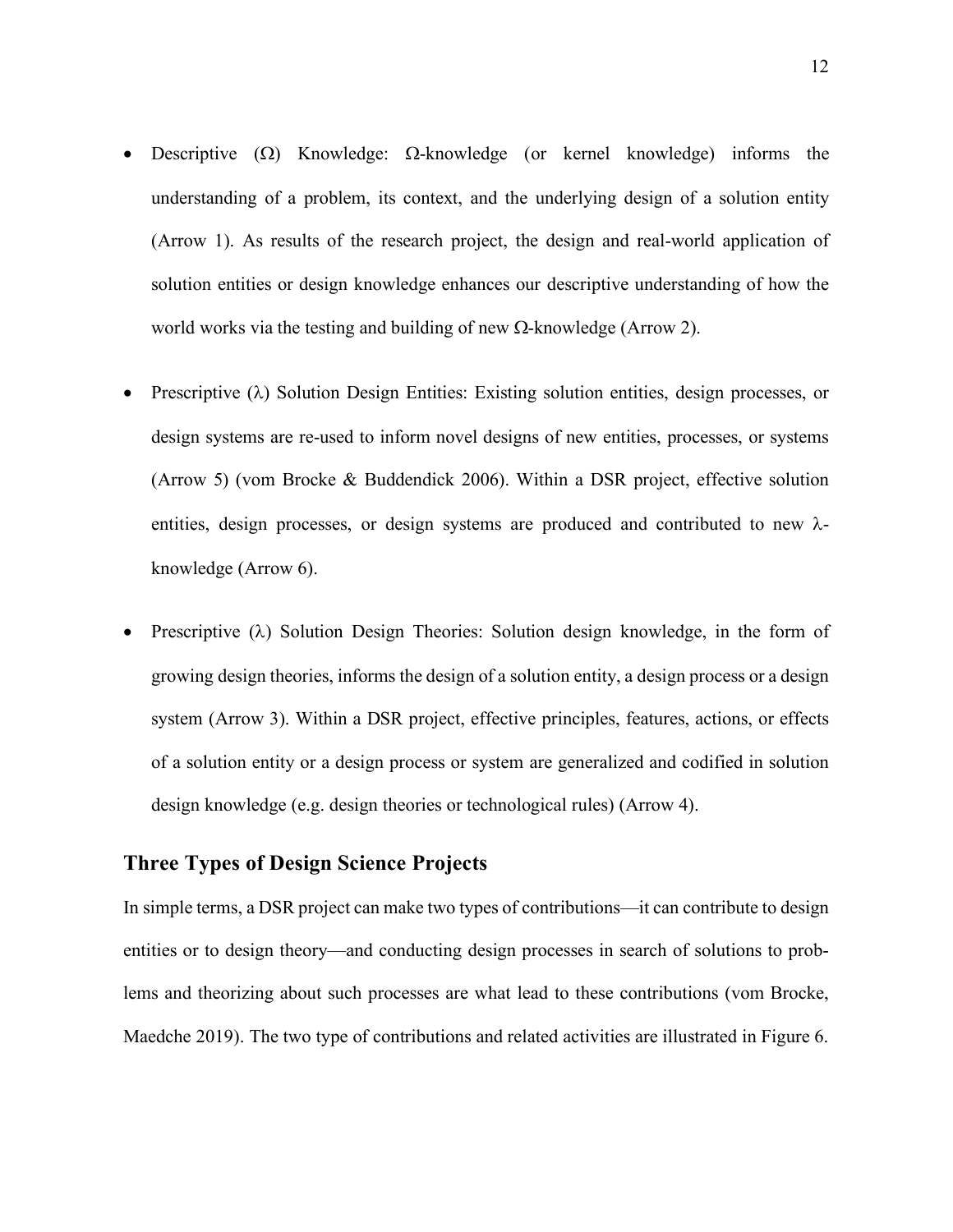| Knowledge              | Activity                 | Projects |  |
|------------------------|--------------------------|----------|--|
| Design Theory          | Design Theorizing        |          |  |
| <b>Design Entities</b> | <b>Design Processing</b> |          |  |

**Figure 6:** DSR Projects' Contributions to Design Knowledge

Early contributions to DSR focused on contributions to design entities (e.g., Hevner et al. 2004 and Peffers et al. 2007). Gregor and Jones (2007) introduce the idea of DSR projects' producing design theory and conceptualize the anatomy of a design theory by means of six core components: purpose and scope, constructs, principle of form and function, artifact mutability, testable propositions, and justificatory knowledge. Gregor and Hevner (2013) outline how both types of contributions relate to each another and how a DSR project can go beyond the design of design entities to contribute to design theory by theorizing about the design science process and the evaluation result achieved.

More recently, Chandra-Kruse, Seidel, & vom Brocke (2019) suggest a third type of DSR project that builds on design processes that are not conducted as part of the DSR project itself but at another place and time. Such research opens DSR projects up to theorize about design that is not motivated by research but by something that happened in, for example, industry or society. Drawing from archeology research, researchers have described methods for investigating design processes and artifacts empirically to generate DK. In short, three types of DSR projects can be differentiated regarding the contribution they intend to make to DK: (1) projects that contribute to design entities, (2) projects that contribute to both design entities and design theory, and (3) projects that contribute to design theory without developing a design entity as part of the same project.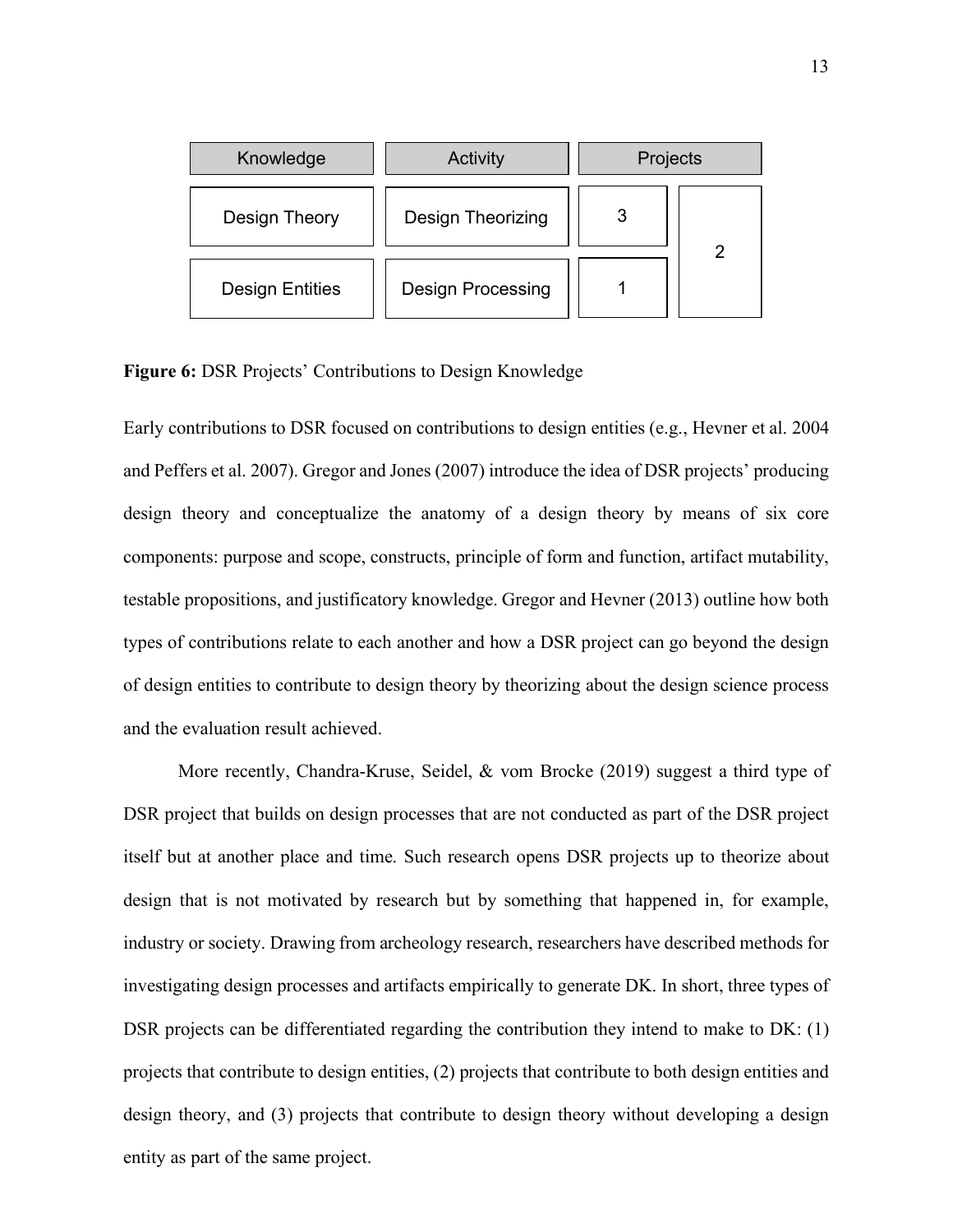Given the complexity of DSR projects and the various ways a DSR project might contribute to DK, how comprehensively and effectively a DSR project is planned and communicated can affect its likelihood of success. Such planning and communication enables researchers to reflect on and receive feedback about their DSR project in its early stages and to question and update their scope as they progress in the project.

## **The Design Science Research Grid**

The DSR Grid (vom Brocke & Maedche 2019) enables researchers to effectively plan, coordinate and communicate their DSR projects. The DSR grid intends to put an entire DSR project on one page, highlighting its essential components in order to reflect and communicate its scope. Such representation of a DSR project helps to better plan and communicate a DSR project as well as to receive feedback from different stakeholders in an early stage and to question and update the scope as the project progresses. As shown in Figure 7, the DSR Grid consists of the six most important dimensions of a DSR project**.** 

**Problem Description:** What is the problem for which a DSR project must identify possible solution? Problems should be formulated by means of problem statements and characterized by positioning the problem in a problem space. Research has identified the context, described by the domain, the stakeholder, time and place, and goodness criteria, the last of which tells when a problem should be considered solved, as necessary to capture the problem appropriately (vom Brocke et al. 2020).

**Input Knowledge:** What prior knowledge will be used in the DSR project? As introduced above one can distinguish  $\Omega$ -knowledge and  $\lambda$ -knowledge, the first being descriptive, explanatory, or predictive, and the second being prescriptive (Gregor & Hevner 2013). Three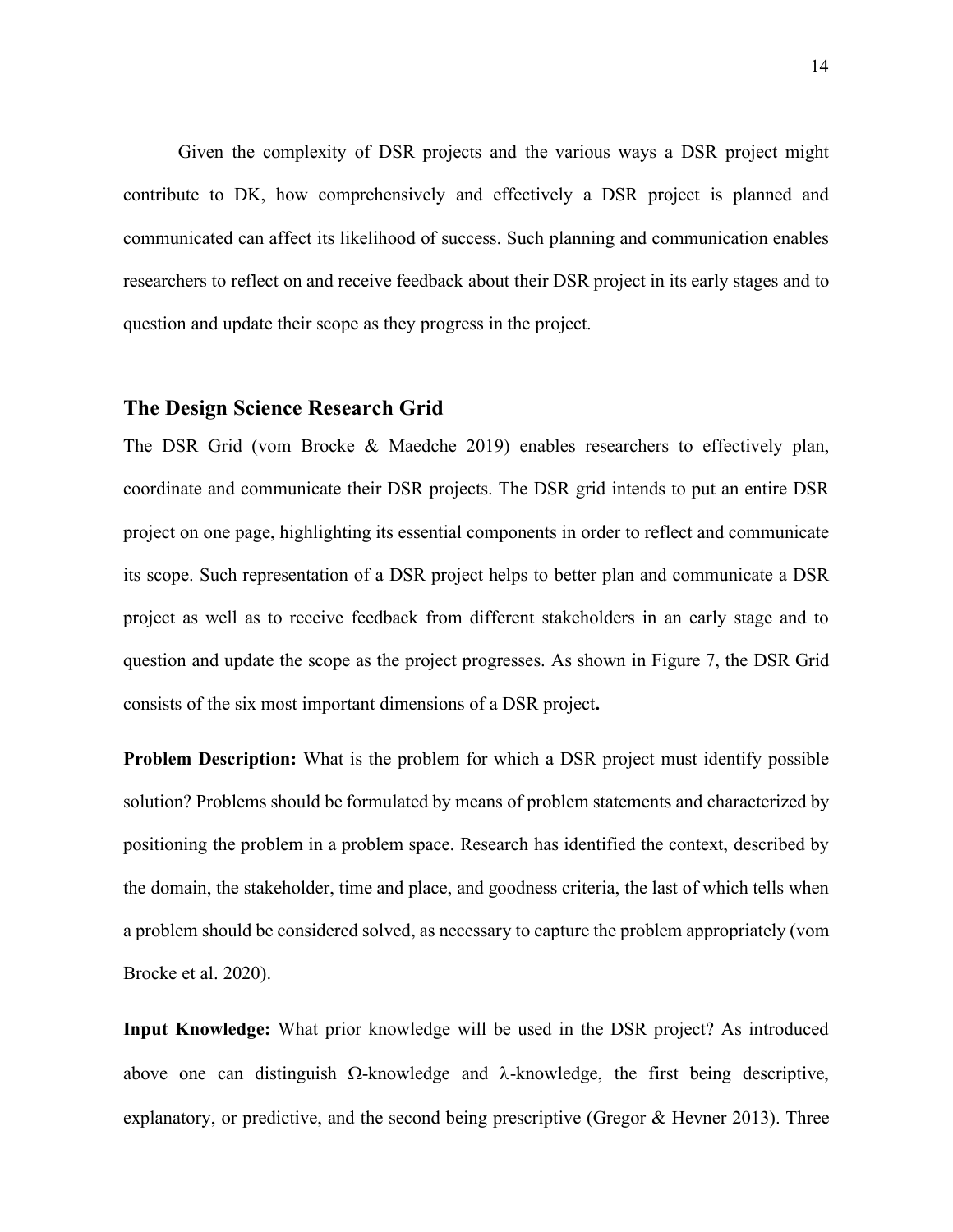types input — kernel theories, design theories, and design entities — can be differentiated for high-level communication about DSR projects.



**Figure 7:** DSR Grid Comprised of the Six Core Dimensions of a DSR Project

**Research Process:** What are the essential activities planned (or conducted) to make the intended contribution? When the intended contribution is design entities, the process includes build and evaluate activities (Hevner et al. 2004). In particular, these activities also include grounding the design (vom Brocke et al. 2020) by, for example, conducting literature reviews (Webster & Watson 2002, vom Brocke et al. 2015), and meta-analysis (Denyer, Tranfield & Van Aken, 2008). In order to support concurrent design and evaluation, it is suggested to plan and document the build and evaluation activities in one. DSR tools have been developed (vom Brocke et al. 2017, Morana et al. 2018) to keep logs of the research process; such logs can complement a high-level list of research activities used to scope the DSR project in the process dimension. The process documented here may also include activities for theorizing about the design. While activities for processing the design can draw from DSR process models like the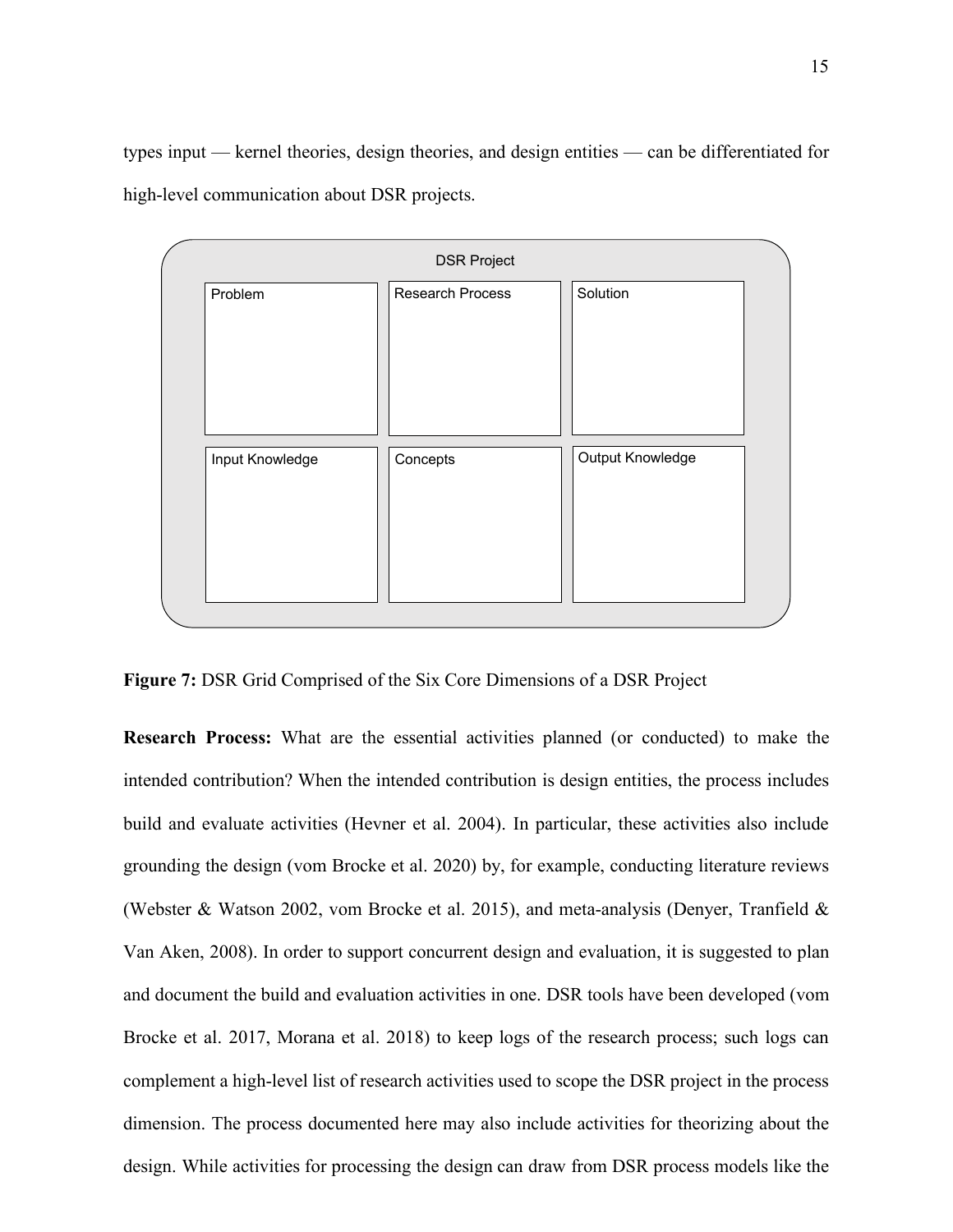Peffers et al. (2007) model, activities for theorizing can draw from various research methods and strategies of inquiry, such as qualitative and quantitative empirical research.

**Key concepts:** What are the most important concepts used in the research performed in the DSR project? The words used to describe the research, such as the problem and solution space that the DSR project focuses on, as well as the concepts used to describe the process and input and output knowledge must be defined clearly. A clear definition of the key concepts is particularly important to ensure a rigorous execution of the evaluation activities.

**Solution Description:** What is the solution to the problem being investigated by a DSR project? The solution description clearly states the essential mechanisms of the solution (vom Brocke et al. 2020) and how the solution is positioned in solution space by characterizing its representation as a construct, a model, a method, an instantiation, or a design theory.

**Output Knowledge:** What knowledge is produced in the DSR project? Naturally, DSR projects produce DK, classified as  $\lambda$ -knowledge (Gregor  $\&$  Hevner 2013), but in contrast to the solution description, the DK generated through the project puts the problem and solution spaces in relation to each other (vom Brocke et al. 2020). If a DSR project does not intend to generate design theory but to generate design entities, the description of such entities does not constitute DK, as it is only the results of the design entity's evaluation in context that constitute DK. These results are then documented as output knowledge when the project is described.

Factors like the phase of the project (e.g., early planning or documenting completed research) and the stakeholder group (e.g., industry partners or editors) determine the perspectives from which and the detail with which the six dimensions may be described. Multiple versions of the dimensions will usually be created in iterations as a project progresses, but referring to the dimensions helps researchers to consider the core aspects of a DSR project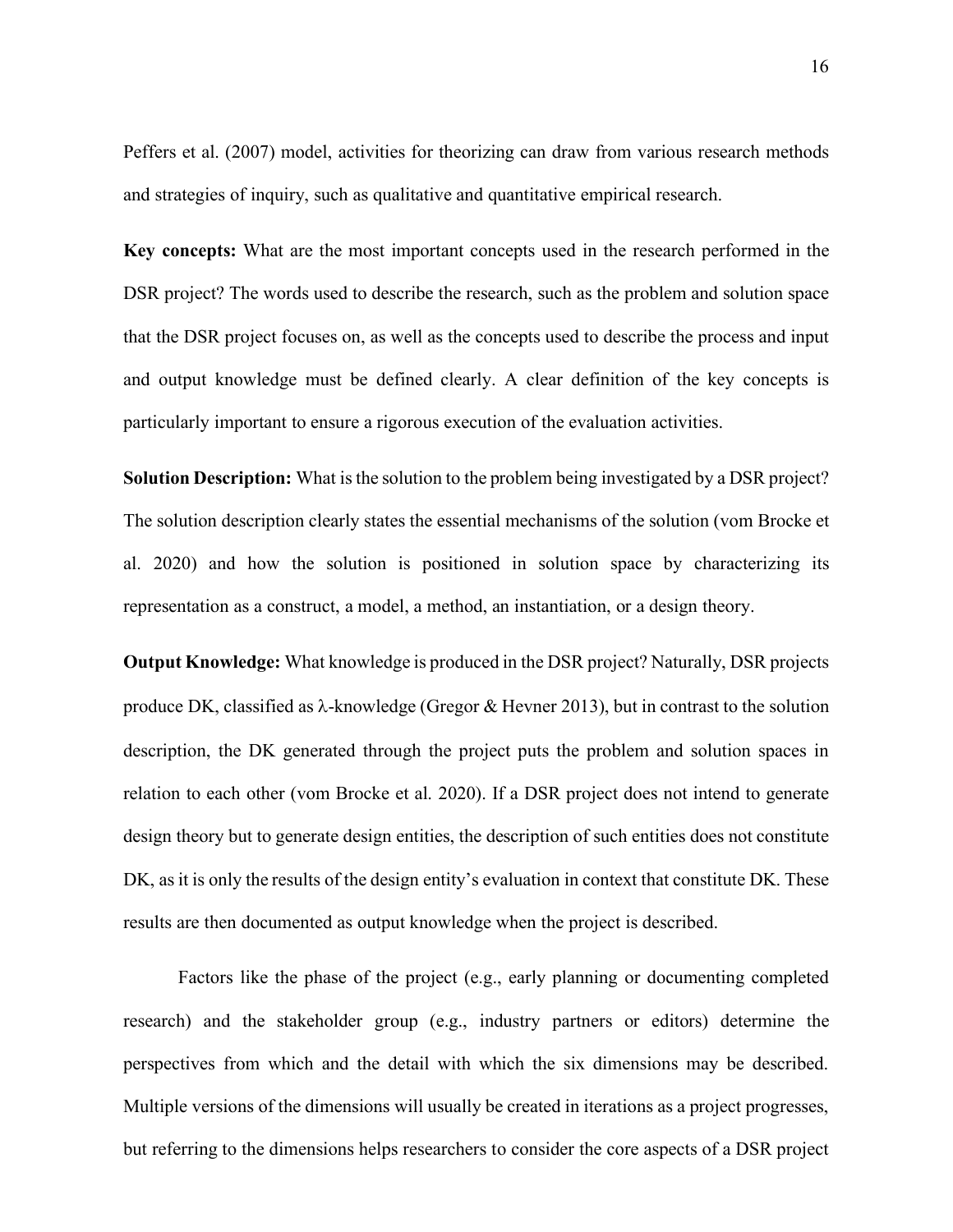from the outset and to discuss these aspects with stakeholder groups to shape the project`s profile further as it goes along.

# **Conclusion**

In this chapter, some important DSR concepts and models have been presented to provide a foundation for the planning, performing, and disseminating DK from specific DSR projects. In the following chapters, cases of DSR projects are presented as conducted by experienced researchers in the field. These cases serve as examples from which to learn in order to inform one's DSR projects. These case studies provide invaluable experiential knowledge of how fellow researchers have conducted DSR over the past decades. This case collection is intended to "live" in that we are always very happy to include new cases of diverse application environments. The richer the collection, the more useful for the community. Apart from enjoying to read the cases in the book, authors are cordially invited to get in touch and discuss how to add their own case to this collection.

### **References**

- Becker, J., vom Brocke, J., Heddier, M., Seidel, S. (2015), In Search of Information Systems (Grand) Challenges: A Community of Inquirers Perspective. Business & Information Systems Engineering (BISE), 6(1), 39-43.
- Chandra-Kruse, L., Seidel, S., & vom Brocke, J. (2019). Design Archaeology: Generating Design Knowledge from Real-World Artifact Design. Paper presented at the 14th International Conference on Design Science Research in Information Systems and Technology, Worcester, MA.
- Denyer, D., Tranfield, D., & van Aken, J. E. (2008). Developing design propositions through research synthesis. Organization Studies, 29(3), 393–413.
- Drechsler, A., & Hevner, A. R. (2018). Utilizing, producing, and contributing design knowledge in DSR projects. In S. Chatterjee, K. Dutta, & R. Sundarraj (Eds.), Lecture Notes in Computer Science: Vol. 10844. Designing for a Digital and Globalized World (pp. 82–97). Cham, Switzerland: Springer.
- Gregor S. and Jones D. (2007) The Anatomy of a Design Theory. Journal of the Association For Information Systems, 8(5), 312-335.
- Gregor, S., & Hevner, A.R. (2013). Positioning and Presenting Design Science Research for Maximum Impact. MIS Quarterly, 37(2), 337-355.
- Hevner, A. R. 2007. "A three cycle view of design science research," Scandinavian journal of information systems (19:2), pp. 87–92.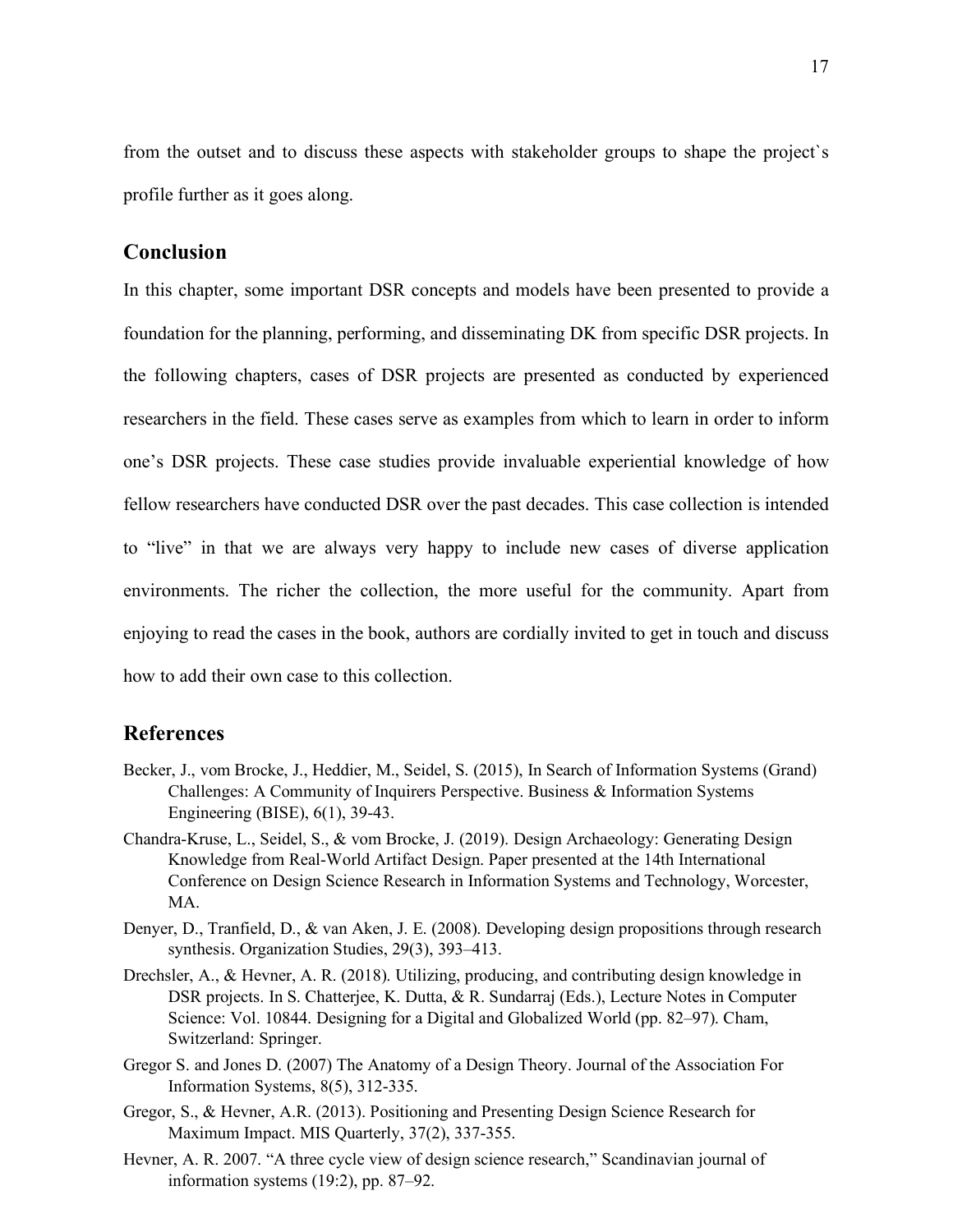- Hevner, A.R., March, S.T., Park, J., & Ram, S. (2004). Design Science in Information Systems. MIS Quarterly, 28(1), 75-105.
- Kuechler, B., and Vaishnavi, V. 2008. "The Emergence of Design Research in Information Systems in North America," Journal of Design Research (7:1), pp. 1–16.
- Morana, S., Scheid, M., Gau, M., Benke, I., vom Brocke, J., Fettke, P., Maedche, A. (2018), Research Prototype: The Design Canvas in MyDesignProcess.com, in: DESRIST 2018 Conference Proceedings.
- Nunamaker, J. F., Chen, M., and Purdin, T. D. 1991. "Systems Development in Information Systems Research," Journal of Management Information Systems (7:3), pp. 89–106.
- Peffers, K., Tuunanen, T., Rothenberger, M.A., & Chatterjee, S. (2007). A Design Science Research Methodology for Information Systems Research. Journal of Management Information Systems, 24 (3), 45-77.
- Seidel, S., Recker, J., vom Brocke, J. (2013), Sensemaking and Sustainable Practicing: Functional Affordances of Information Systems in Green Transformations. Management Information Systems Quarterly (MISQ), 37(4), 1275-1299.
- Sonnenberg, C., and vom Brocke, J. 2012. "Evaluations in the Science of the Artificial: Reconsidering the Build-evaluate Pattern in Design Science Research," in Design Science Research in Information Systems and Technology 2012, Advances in Theory and Practice (Lecture Notes in Computer Science), Peffers K., Rothenberger M. and Kuechler B. (eds.), Las Vegas, NV, USA, Springer, Berlin, Heidelberg, pp. 381–397.
- Venable, J. R., Pries-Heje, J., & Baskerville, R. L. (2016). FEDS: A framework for evaluation in design science research. European Journal Information Systems, 25(1), 77–89.
- Venable, J., vom Brocke, J., Winter, R. (2019), Designing TRiDS: Treatments for Risks in Design Science, in: Australasian Journal of Information Systems (AJIS), June 2019.
- vom Brocke J., Seidel S. (2012) Environmental Sustainability in Design Science Research: Direct and Indirect Effects of Design Artifacts. In: Peffers K., Rothenberger M., Kuechler B. (eds) Design Science Research in Information Systems. Advances in Theory and Practice. DESRIST 2012. Lecture Notes in Computer Science, vol 7286. Springer, Berlin, Heidelberg
- vom Brocke, J., & Seidel, S. (2012). Environmental Sustainability in Design Science Research: Direct and Indirect Effects of Design Artifacts.. Paper presented at the 7th international conference on Design Science Research in Information Systems, Las Vegas, USA.
- vom Brocke, J., Fettke, P., Gau, M., Houy, C., Maedche, A., Morana, S., Seidel, S. (2017) Tool-Support for Design Science Research: Design Principles and Instantiation (May 23, 2017). Available at SSRN: https://ssrn.com/abstract=2972803 or http://dx.doi.org/10.2139/ssrn.2972803
- vom Brocke, J., Maedche, A. (2019), The DSR Grid: Six Core Dimensions for Effectively Planning and Communicating Design Science Research Projects, in: Electronic Markets, Volume 29, Issue 3, pp 379–385.
- vom Brocke, J., Simons, A., Riemer, K., Niehaves, B., Plattfaut, R., & Cleven, A. (2015). Standing on the Shoulders of Giants: Challenges and Recommendations of Literature Search in Information Systems Research. Communications of the Association for Information Systems, 37(1), Article 9, 205-224.
- vom Brocke, J., Watson, R., Dwyer, C., Elliot, S., & Melville, N. (2013). Green Information Systems: Directives for the IS Discipline. Communications of the Association for Information Systems (CAIS), 33(30), 509-520.